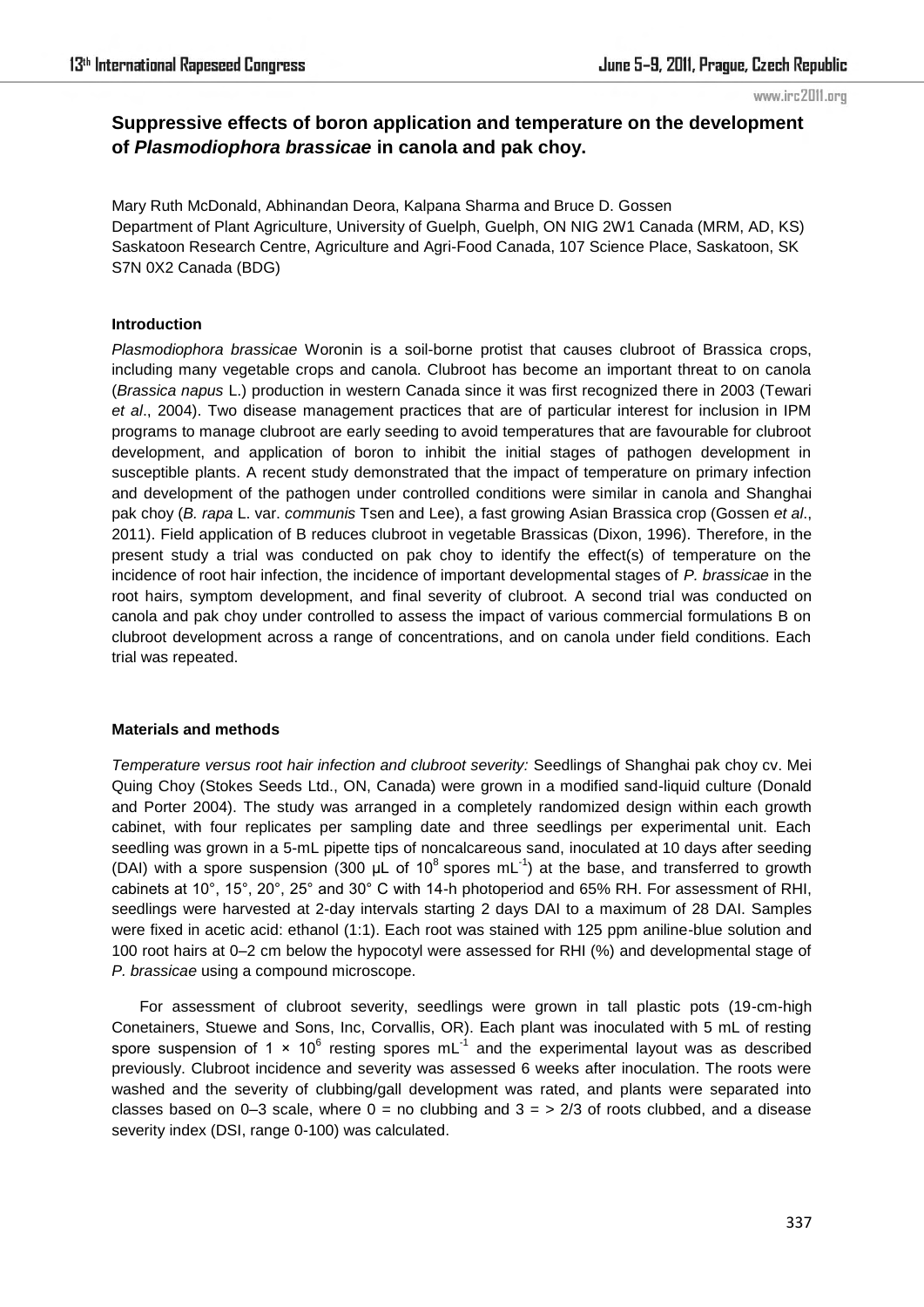*Impact of Boron (B) – controlled environment*: Pak choy and canola cv. 46H76 (Pioneer Hi-Bred, Caledon, ON) were assessed under controlled conditions. Plants were grown in liquid-sand culture at 24/20 °C (day/night) in a growth room and inoculated with 1 mL of 1  $\times$  10<sup>6</sup> resting spores mL<sup>-1</sup>. Three commercial boron fertilizers: Boron (10% B as  $H_3BO_3$ , liquid, Alpine Plant Foods Corporation, New Hamburg, ON), BoronMax (8.1% B complexed with plant carbohydrates, liquid, NutriAg, Toronto, ON) and Solubor (20.5% B as  $Na_2B_8O_{13}4H_2O$ , powder, Borax Inc., Valencia, CA), were assessed at 0, 0.25, 0.5, 1, 2, 4, 8, 16 and 32 kg ha<sup>-1</sup> of B by drenching the sand at the time of sowing. The study was laid out in a factorial randomized complete block design (RCBD) with four replicates and assessed as described previously.

To assess clubroot severity, seedlings were grown, inoculated, and assessed as described previously. The B treatments were applied either immediately after sowing (early) or 10 days after inoculation (late). The study was arranged as a factorial RCBD with four replicate. There were three plants per experimental unit in the first repetition and six plants in the second.

*Impact of Boron (B) – field trials:* A range of B concentrations (0, 1, 2, 4, 8 and 16 kg ha<sup>-1</sup>) were assessed in muck soil (pH ~ 6.3, organic matter ~ 70%) naturally infested with *P***.** *brassicae* at the Muck Crop Research Station, ON. The study was arranged as a factorial RCBD with four replicates. Each plot consisted of two 5-m rows with 40 cm between rows, seeded at 25 seeds  $m^{-1}$ . Clubroot incidence and severity were assessed on 50 plants per plot at 6 weeks after seeding as described previously.

*Statistical analysis:* Data were assessed using analysis of variance and means were separated using Tukey's Mean Comparison test. There were no biologically important interactions with repetition. The impact of rates of B studies was assessed using regression in ANOVA. Differences are significant at *P* ≤ 0.05 unless otherwise noted.

### **Results and Discussion**

Root hair infection (RHI) occurred at each temperature, but development in root hairs (Fig. 1) and severity (Fig. 2) occurred more quickly at higher temperatures up to 25° C. Distinct clubbing developed only in plants grown at 20°–30° C. Swelling of the tap root was visible at 10 DAI in plants at 25° C, 14 DAI at 20° and 30° C, and 28 DAI at 25° C, but no symptoms were observed at 28 DAI at 10° C. RHI and severity were highest at 25°C, intermediate at 20° and 30°C, and lowest at 10° and 15° C and there was a positive correlation ( $R^2$  = 0.82, *P*<0.01) between root hair infection at 20°–30° C and clubroot severity. This is the first report on the impact of temperature on development of *P. brassicae* within root hairs.

The impact of B formulation and rate were similar for each formulation and crop species, so only the data for Solubor on canola are presented. Also, differences between early and late treatments were very small, so these treatments were combined for presentation. Inhibition of RHI and pathogen development increased with increasing B concentration (Fig. 3). This supports reports from previous studies that B inhibits pathogen development (Webster and Dixon, 1991). Under controlled conditions, rates  $>2$  kg ha<sup>-1</sup> were phytotoxic to the crop; early treatment reduced germination and late treatment resulted in leaf burning and stunted growth (data not shown). In contrast, phytotoxicity in field conditions was observed only at  $>4$  kg ha<sup>-1</sup> (Fig. 5).

These studies demonstrate that low temperatures and B application can slow root hair infection, pathogen development, and reduce clubroot symptom. Field trials are underway to assess the impact of early sowing (when the temperature is low) and application of B at sowing time as components of clubroot management in canola under field conditions in Canada.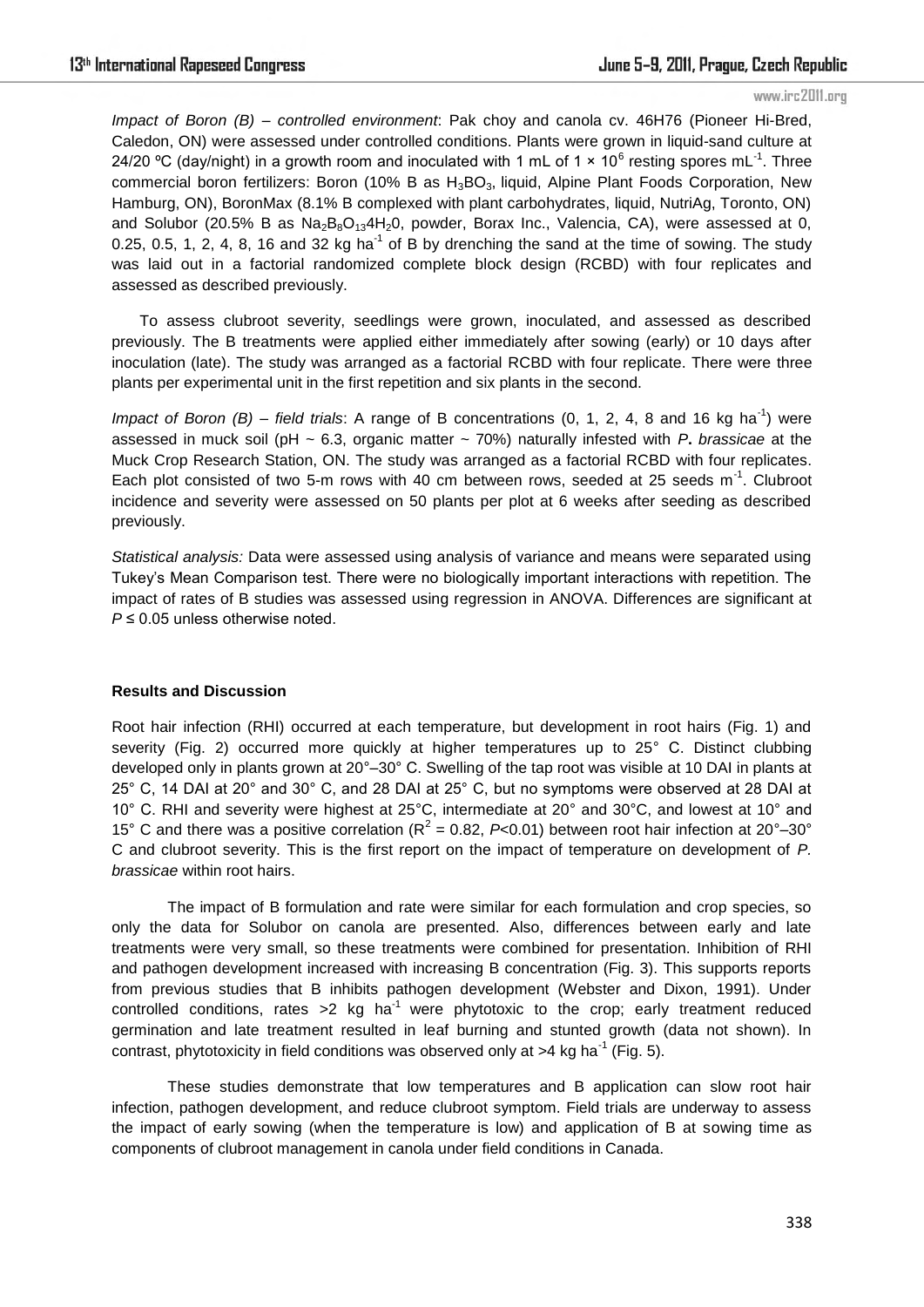

*Fig. 1. The stages of primary infection of* Plasmodiophora brassicae *over time from 10–30° C. Assessment was discontinued when swelling of the tap root was observed. Bars represent ± SE.*

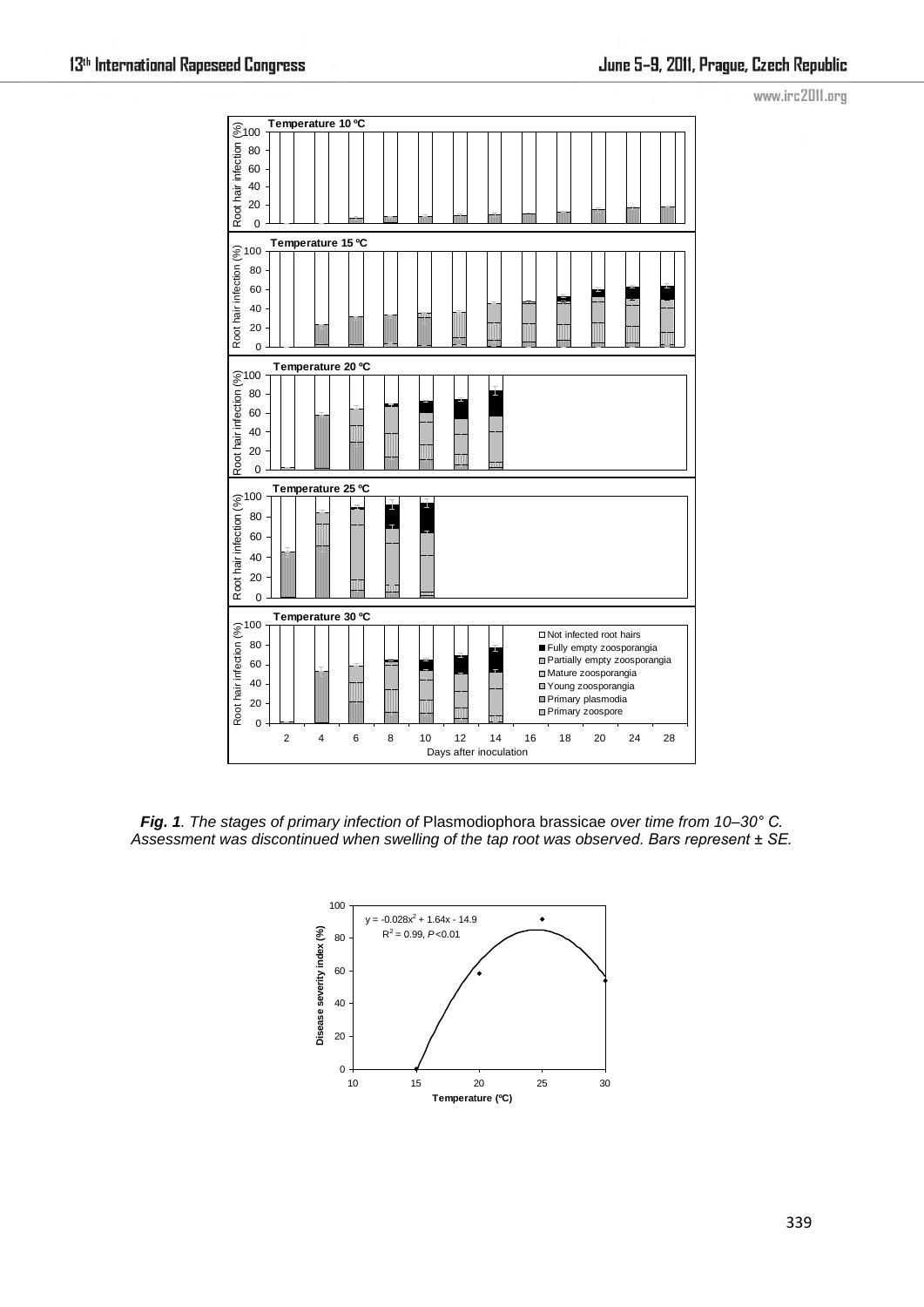

*Fig. 2. Effect of temperature on clubroot severity (disease severity index) on pak choy at 24 DAI.* 

Fig. 3. Effect of rate (kg ha<sup>-1</sup>) and formulation of boron on developmental stages of *Plasmodiophora brassicae* in infected root hairs of canola, combined across two repetitions.



Fig. 4. Effect of rate of boron (kg ha<sup>-1</sup>) on seedling germination (%) and clubroot incidence (%) and severity (disease severity index) in canola grown in muck soil near Bradford ON in 2010.